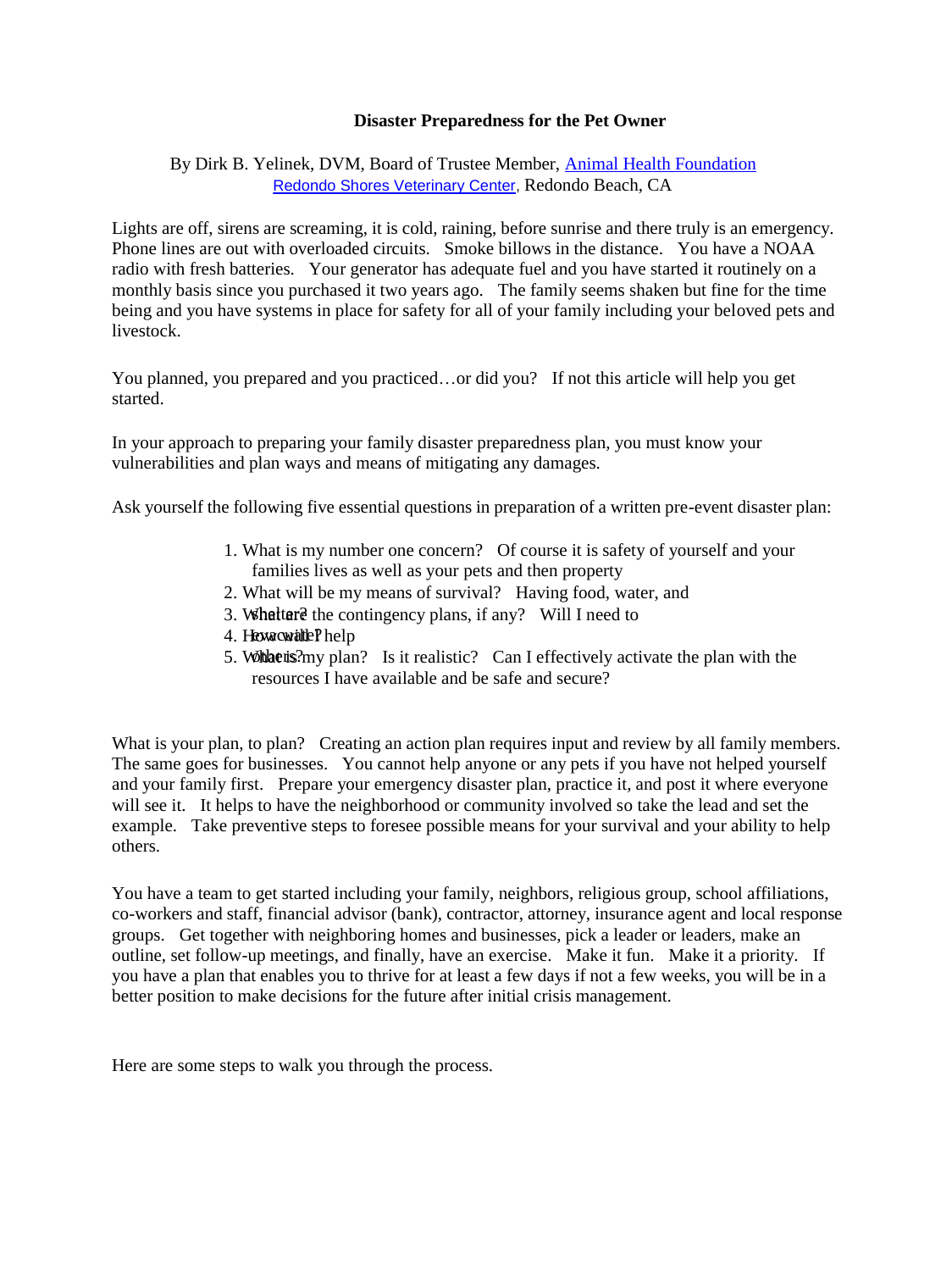# **Disaster Tips: Humans**

Know what you may be at risk for in the way of potential threats to life and property. Disasters do not give much advanced warning. Identify potential disaster elements that may make you vulnerable in your particular area and region:

- Tornad •
- Deterrica
- Earthqua
- kes Flo •
- Dandsli
- Extremes of weather causing excess wind, heat, cold, or lightning
- Adeidental or intentional release of hazardous materials that are flammable or e combustible, explosive, toxic, noxious, corrosive, chemical, nuclear or radioactive
- s Intentional release of biological or zoonotic emerging diseases.
- Riots/Robbery
- Potential terrorist targets in the area.
- Economic depression

Plans should be in place for sustenance during the event, taking into consideration adversities such as loss of electrical and water service as well as personal injury. One family member or person in a business needs certification in basic first aid and CPR. Know how to prepare for each disaster before it happens. Know what to do while it is occurring and what you can do to help others. The best plan will allow you to continue life and work as soon as possible.

Things to know:

Escape routes-have at least two and draw a floor plan.

Learn how to turn off the water, gas and electricity at main switches.

Post emergency telephone numbers near telephones.

Teach children how and when to call 911, police and fire.

Instruct household members to turn on the radio for emergency information.

- Pick one out-of-state and one local friend or relative for family members to call if separated by disaster (it is often easier to call out-of-state than within the affected area).
- Establish two meeting places post evacuation.
- Designate a place near your home or business in case of destruction and the need to evacuate and reassemble.
- Designate a meeting place outside your area in case you cannot return after a disaster providing there are access roads.
- Know ways to protect important papers, computer supplies and information about equipment, furnishings, property and other records. At least yearly or when life changes occur review insurances policies with a professional.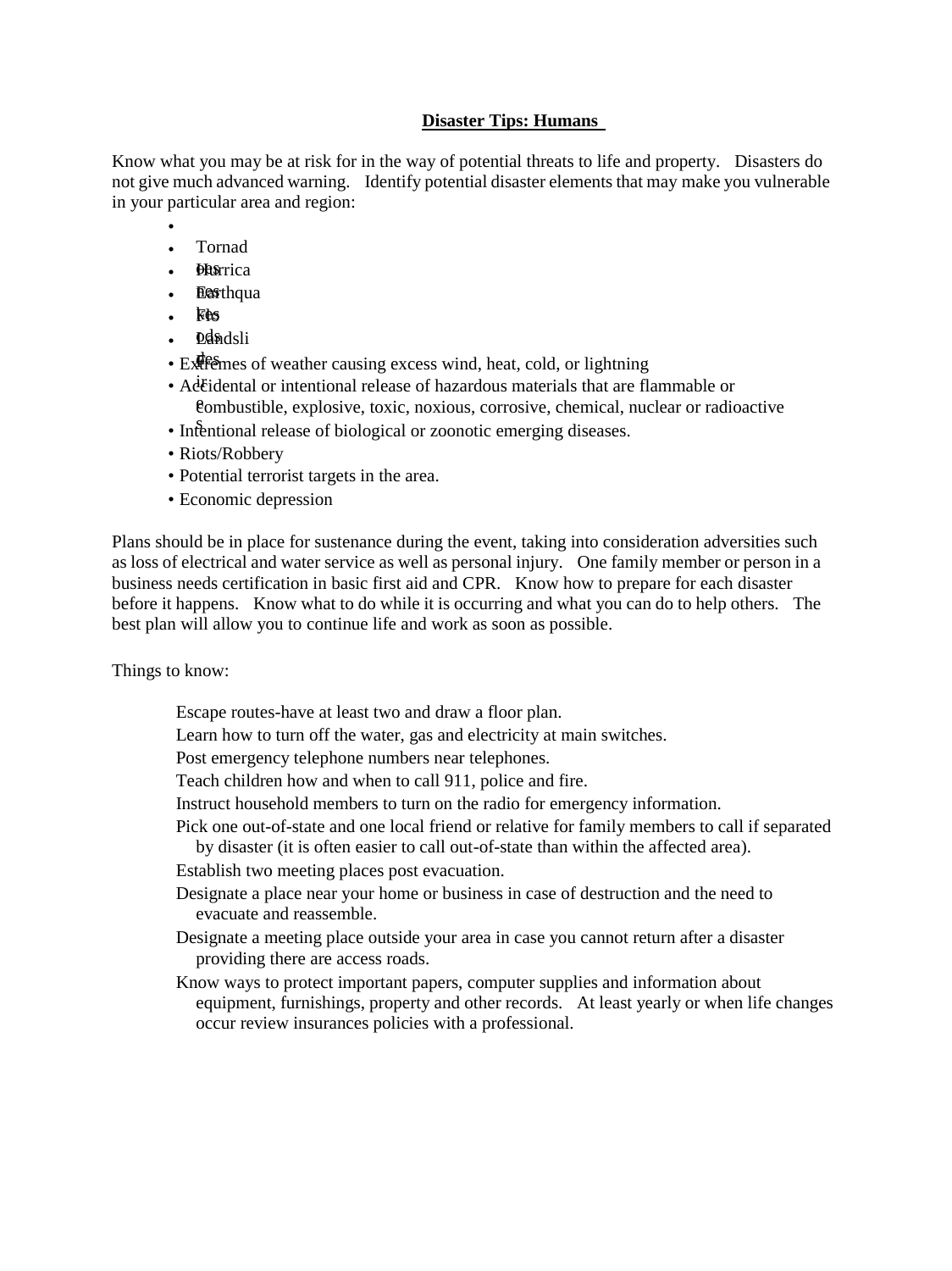# **Preparation of a Disaster Supplies Kit (not the same as a response-rescue kit)**

## **What will you need?**

1. Water: One gallon per person per day is required. Water should be stored in sealed, unbreakable containers. Identify the storage date and use and replace every three to six months.

2. A supply of non-perishable packaged or canned food and a non-electric can opener. Replace your stored food every six months or if you are using commercially prepared kits keep and store as instructed.

- 3. Provide clothing suitable for the weather as well as sun block, rain gear and protective shoes.
- 4. Provide blankets and/or sleeping bags.
- 5. Provide first-aid kit and prescription medications.
- 6. Provide an extra pair of glasses.
- 7. Battery-powered radio, flashlight and plenty of extra batteries.
- 8. Have both credit cards and cash.
- 9. An extra set of car keys.

10. Emergency contact and resource list including family members, fellow employees, police and fire, insurance agents, contractors, utilities, vendors, local veterinary hospitals, boarding facilities, pet friendly hotels, stables, Red Cross Chapter, and physicians.

11. Have individual medical histories as well as the type and amount of medications. Have enough to last at least two weeks.

12. Do not forget special items for infants, elderly or disabled family members.

**Minimizing Potential Hazards Damage:** Perform a "Hazard Hunt". Make changes to be safe in your environment before anything happens. In a disaster, ordinary items in the home or work place can cause injury and damage. Anything that can move, fall, break or cause a fire is a potential hazard. Repair defective electrical wiring and leaky gas connections. Fasten shelves securely. Place large, heavy objects on lower shelves. Hang pictures and mirrors away from beds. Brace overhead light fixtures. Strap water heater to wall studs. Repair cracks in ceilings or foundations. Store weed killers, pesticides and flammable products away from heat sources. Clean and repair chimneys, flue pipes, vent connectors and gas vents.

**If evacuation is necessary:** Shut off water, gas and electricity. Listen to local broadcasts on a battery-powered radio for the location of emergency shelters and other instructions. Contact your out of state contact as well as those on your pyramid list and meet where you have planned. Let someone know when you left and where you are going. Avoid 911 calls unless an absolute life-threatening situation exists. Use travel routes specified by local officials. Lock and secure your house and work place.

**Take your Disaster Supplies Kit:** Grab, go and bring all you have planned for the pets. Assemble a two-week supply of evacuation essentials. These are basics and you may modify based on circumstances. Evacuation supplies should be practical and portable. Wheels may not work for transportation in a badly ravaged area so try to assemble needs in a duffle bag or backpack you can carry.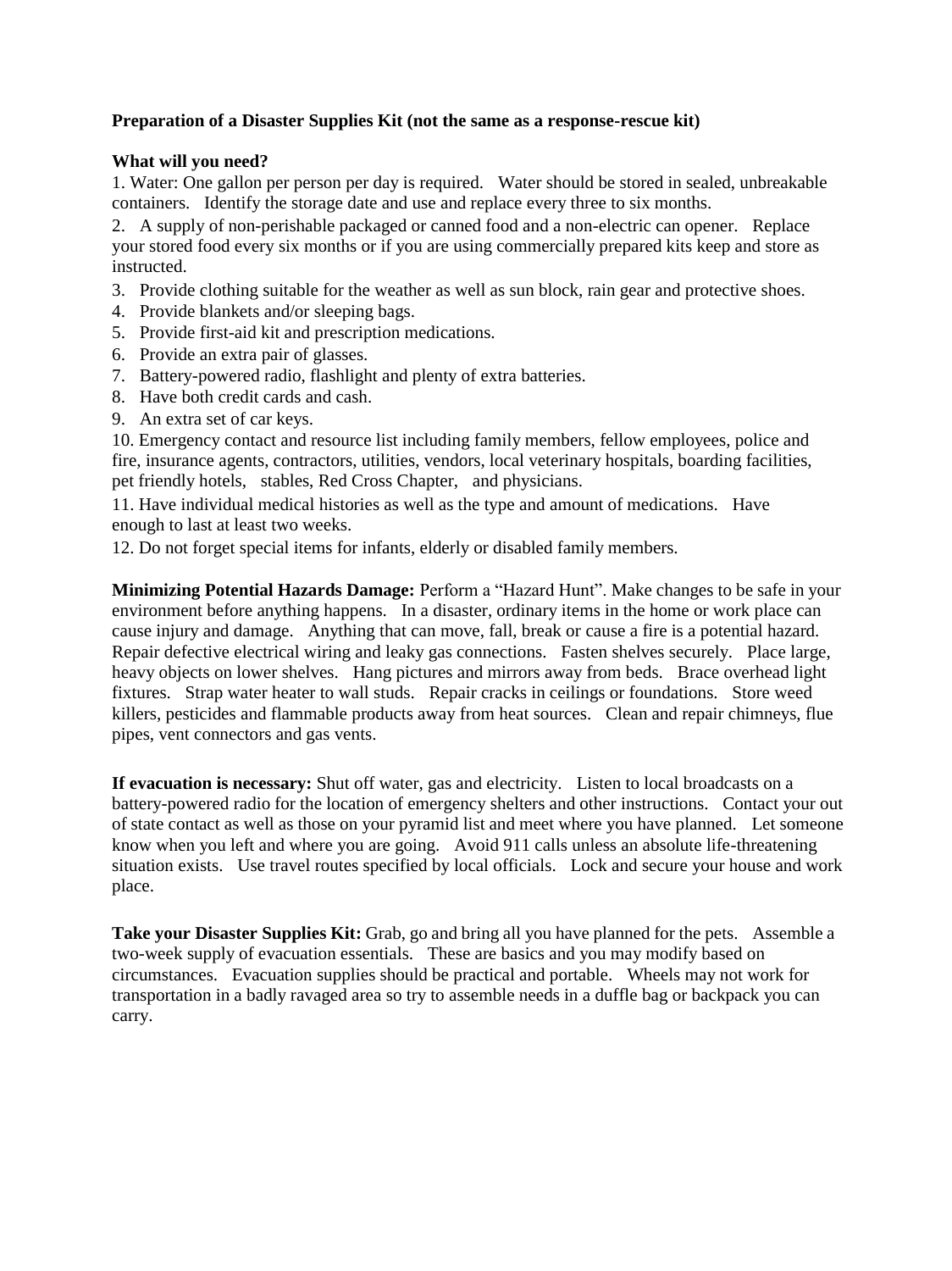**Supply your car:** Keep many of the same items in your car that you keep your home or business. Include the following items in your car: food, water, carrier, leash, litter, water dish, food dish, medical records, medications, animal ID and photos, battery powered radio, flashlight, extra batteries, blanket, jumper cables, Fire extinguisher (5 lb., A-B-C type), first aid kit and manual, bottled water, non-perishable high energy foods such as granola bars, raisins and peanut butter, cash, flares, maps, GPS, shovel, de-icer, and scraper.

**First-Aid Kit:** Assemble a first-aid kit for your home and one for the car. In addition to the animal first aid kit include sunscreen, insect repellent, non-prescription drugs (aspirin, antacid, anti-diarrheal medication), germicidal hand wipes or waterless alcohol-based hand sanitizer, and a CPR breathing barrier such as a face shield for you and your family.

#### **Tools and Supplies:**

Mess kits, or paper cups, plates and plastic utensils Chlorine Tablets for purifying water Portable gas cooker Paper Plates, Forks, and Knives Emergency preparedness manual A battery operated radio and extra batteries, flashlight and extra batteries, non-electric can opener, utility knife, fire extinguisher, cash or traveler's checks, change Tube tent Pliers Tape Compass Matches in a waterproof container Aluminum foil Plastic storage containers Signal flare Paper, pencil Needles, thread Shut-off wrench, to turn off household gas and water Whistle Plastic sheeting Map of the area or GPS preferable with pre-set coordinates for hospitals, shelters, and veterinary clinics Clothing and Bedding At least one complete change of clothing and footwear per person Sturdy shoes or work boots Rain gear Blankets or sleeping bags Bath towels Hat and gloves Thermal underwear Sunglasses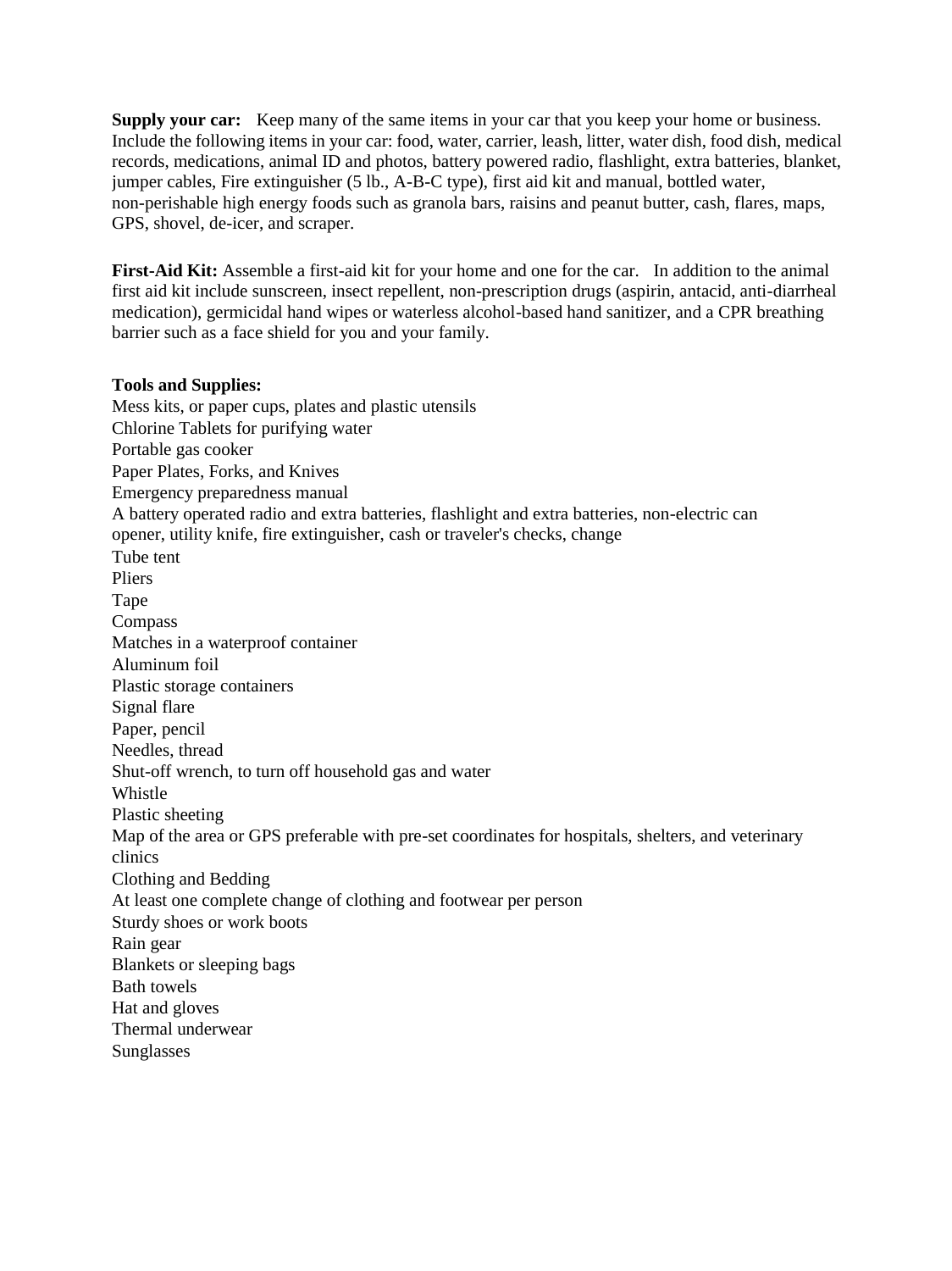**Special Items:** Remember family members with special needs, such as infants who will need formula, diapers, bottles, powdered milk, medications and elderly or disabled persons needing heart and high blood pressure medication, insulin, prescription drugs, denture needs, contact lenses and supplies, and extra eyeglasses.

**Documents readiness (can scan and back up on computer drive) :** In a water-tight container, your will, insurance policies, contracts, deeds, stocks and bonds, passports, social security cards, immunization records, bank account numbers, credit card account numbers and companies (in code), inventory of valuable household goods, important telephone numbers, and family records (birth, marriage, death certificates).

**Food and Staples:** Moving through a disaster situation can be challenging from the standpoint of public health issues with food handling and sanitation. One should not expect to be able to rely on refrigeration or save foods once opened. Foods should be easily stored in containers that one can eat from. MRE's (Meals Ready to Eat) are high in energy, and are palatable. Do not expect restaurants or hotels to be open during a disaster too. Readymade meals, dehydrated foods and canned goods are your best bet. They are portable and easy to cook. Water should be available at a minimum quantity of 1gallon per person per day.

#### **Other ideas for food:**

Peanut Butter and Jelly Canned Fruit **Crackers** Gatorade Powdered Drink Mix that can be mixed with water **Juice** Cereal Power Bars Dried Meats Ready to eat soups Cans of pasta

## **Tips:**

Always keep your vehicle's gas tank three quarters full.

If you have to evacuate, do so in an orderly convoy and listen to the radio for instructions and best routes to follow. Do not stay if asked to leave and leave early. Short cuts may be congested.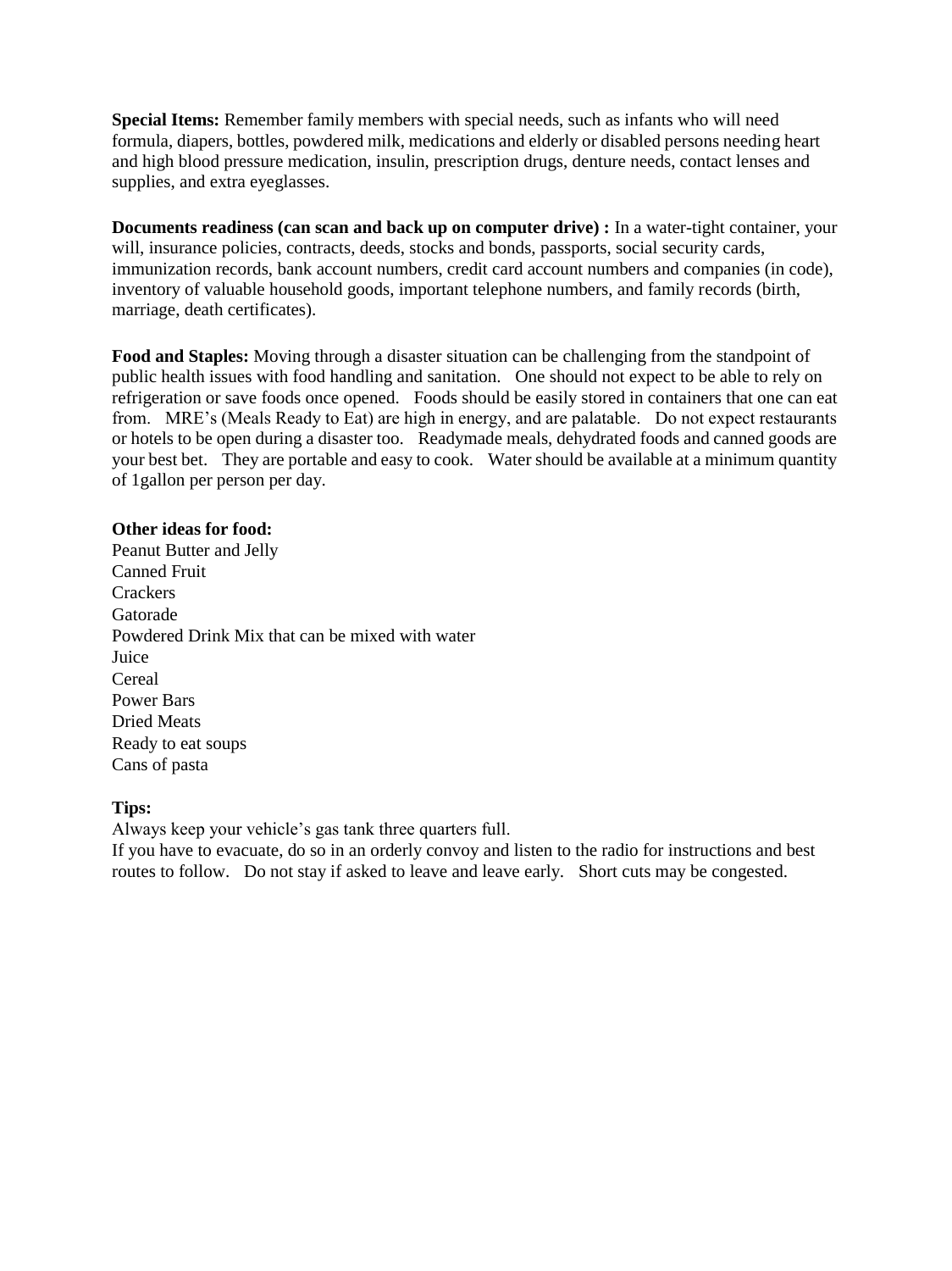## **Disaster Tips: Companion Animals**

Make a checklist of supplies for your dogs, cats, horses, and other members. For items needing rotatation, date them with waterproof ink. Supplies of food and water should be for a minimum of three to days per person and per animal.

A large, lidded garbage can makes an excellent storage container for pet supplies. Supplies can also be stored in a pet's crate or kennel. Make a copy of this checklist and tape it to the inner lid of the storage container for reference.

Ask your veterinarian if he or she has a disaster plan. If not ask for a referral to a veterinarian or emergency clinic in your area who does so you can establish a relationship should your animals need medical care during a disaster.

**Water:** Seven-day supply recommended. A 10-pound animal needs about one quart of water per day; a 40-pound animal needs about one gallon of water per day. If tap water is not suitable for humans to drink, it is not safe for animals to drink. Store water in plastic containers and keep in a cool dark place. Rotate water once every two months. Purification: Boiling, bleach (1oz/20gal Water), iodine tabs

**Food**: Seven-day supply recommended. Rotate every two or three months to ensure freshness. Store your pet's usual brand of food and offer it at as close to the normal time as possible. Maintaining the pet's normal routine will minimize stress. If feeding canned food buy cans small enough for one feeding. You may not have a way to properly refrigerate partially used cans of food. You should not use food left out to spoil. Store dry pet food in an airtight waterproof container. Have an extra feeding dish and a spoon for scooping/mixing food.

**Shelter:** Kennel or crate for housing should be large enough for the dog (or cat) to stand up and turn around, and include food and water bowls. For cats, it should be large enough to include a small litter pan along with food and water bowls. Label the crate with owner's name, address, phone number and an emergency contact number.

**Sanitation:** Store one or two weeks' supply of cat litter, a small light, plastic, gardening shovel and small disposable plastic bags for waste disposal.

**Cleaning Supplies:** Biodegradable camping dish soap, paper towels, crate disinfectant

**Elexce fiphation** in sealable plastic bags in case you need to post them in the rain. Take a picture with your pet to prove ownership. Note on the back of the photo age, breed, sex, and spayed or neutered information, and any distinguishing markings. Tattoo, id band, microchip, and/or collar tag your pets when possible. Breakaway collars are best for cats. Choke collars are not a good idea for dogs because if entangled the result could be strangulation. Have an extra collar and identification with your disaster supplies should the permanent one get lost. If relocation occurs, you can write the new address and phone number on the tag. Addresses are important because phones may not be working during a disaster. Tags should have your name, phone number and address as well as the pet's name. An alternative is to put your veterinarian's information on the opposite side or the emergency contact number. Advise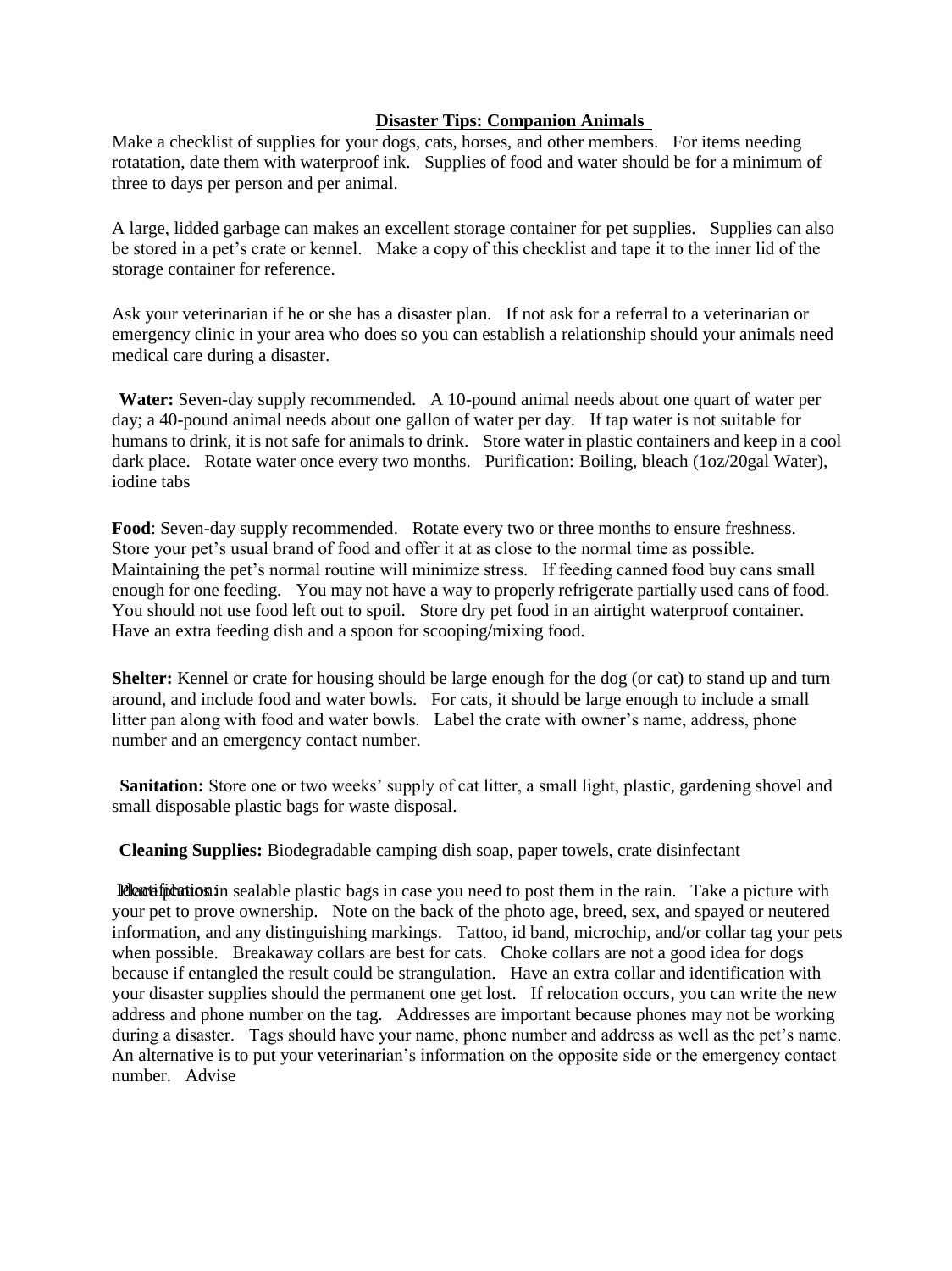the emergency contact that you have listed their name and number. Because human evacuation shelters do not allow animals, locate a place where you can take your pet. Places to consider include veterinary facilities, boarding kennels, animal shelters, or a friend's home. Some hotels/motels allow small animals.

**Medical:** Pet photos, medical history, and medications should be readily available along with insurance papers and important documents for evacuation. Keep this in plastic, waterproof containers or bags. If a pet is on long-term medication, always have at least a two-week's supply because veterinarians may not be able to fill prescriptions during and after a disaster. Provide instructions for administering medication. Proof of vaccinations including current rabies information is important, as boarding facilities may not take your pet without this information. If you have pet medical insurance include a copy of your policy.

**What Else?** Can opener, newspaper to line crates and blankets and/or towels for bedding and to cover during transport. An ice chest may come in handy for food or medications if ice is available from the local Red Cross Shelter. Have a harness and leash for exercise for both dogs and cats. Disasters are stressful for dogs, and a frightened dog can slip out of a collar, but hopefully not a harness. Booties may help protect a dogs feed from sharp objects. A muzzle or a roll of gauze bandage is handy in the event a dog becomes agitated and aggressive during the confusion. Include an unwashed shirt with your scent on it as a source of comfort for your pet while being cared for by others.

**Evacuation:** In the event an evacuation is necessary, have a carrier assembled and ready to go. A pillowcase can serve as a rapid means to transfer a small animal to a sturdy carrier. The carrier needs to be able to keep the pet in and keep flying or falling debris out. If your pet plays with toys, include some to help keep him entertained. Always keep a collar and tag on animals that would normally wear collars. This includes cats that never go outdoors. Identify several possible locations where you can take your animals should you have to evacuate. These would be places not affected by disasters occurring where you live. This would include boarding kennels, veterinary clinics with boarding space, grooming facilities, dog and cat clubs, and training clubs. Do not forget to consider friends and family as well.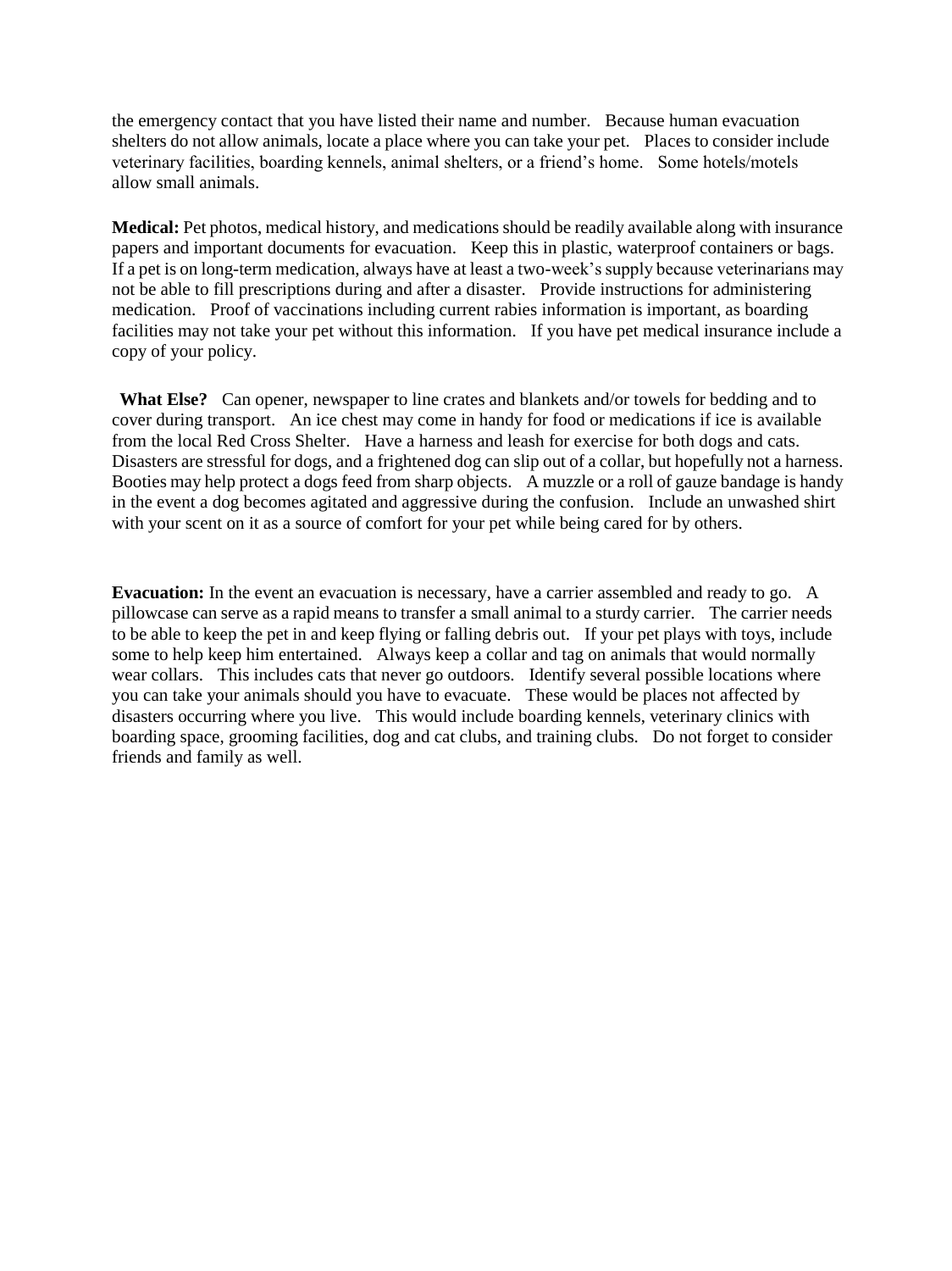# **Small Animal Evacuation Kit**

 $\Box$  1-2 week supply of food (dry & canned)

 $\Box$  1-2 week supply of water in plastic gallon jugs

 $\Box$  Batteries (flashlight & radio)

 $\Box$  Cage/Carrier (for each animal, labeled with your contact information)

□ Can opener

 $\Box$  Cátri Widdlife

 $\Box$  Cgbives of veterinary records & proof of ownership

□ Emergency contact

 $\Box$  Fainstiliar items (favorite toys, treats, blankets)

□

 $\Box$  First Aid Kit (see below)

- □ are
- □ Flashli

ns:

**ght** tructio • *Diet:* record the diet for each pet, including what *not* to feed in case of

• *Medications:* list each pet separately, including dose and frequency for each medication. Provide veterinary and pharmacy contact

 $\square$  Leash, collar/harriess from the information for refills.

□ Litter, litter pan, litter scoop

 $\square$  Maps of local area and alternate evacuation routes (in case of road closures)

- □ Muzzles
- $\Box$  Neckospaper
- $\Box$  Notes differentially water dishes
- □ Paper
- $\Box$  Radiovelsolar & battery operated)
- □ Spoon (canned
- $\Box$  Stakess $\&$
- $\Box$  Trash tuts

bags

# **Small Animal First Aid Kit**

(An example of what may be included in a small animal first aid kit)

 $\Box$  Activated charcoal (liquid)  $\Box$  Anti-diarrheal (liquid/tablets)  $\Box$  Antibiotic ointment (wounds) □ Antibiotic eye  $\square$  Bandagent  $\square$  Bandsages  $\square$  Betandine or Nolvasan (scrub & solution) □ Cotton bandage  $\square$  Eyeltinse  $\Box$  Flexteskiltick prevention/treatment  $\Box$  Gauze pads &

- $\Box$  Hydrogen
- $\Box$  Icperreximitesticks (for splints)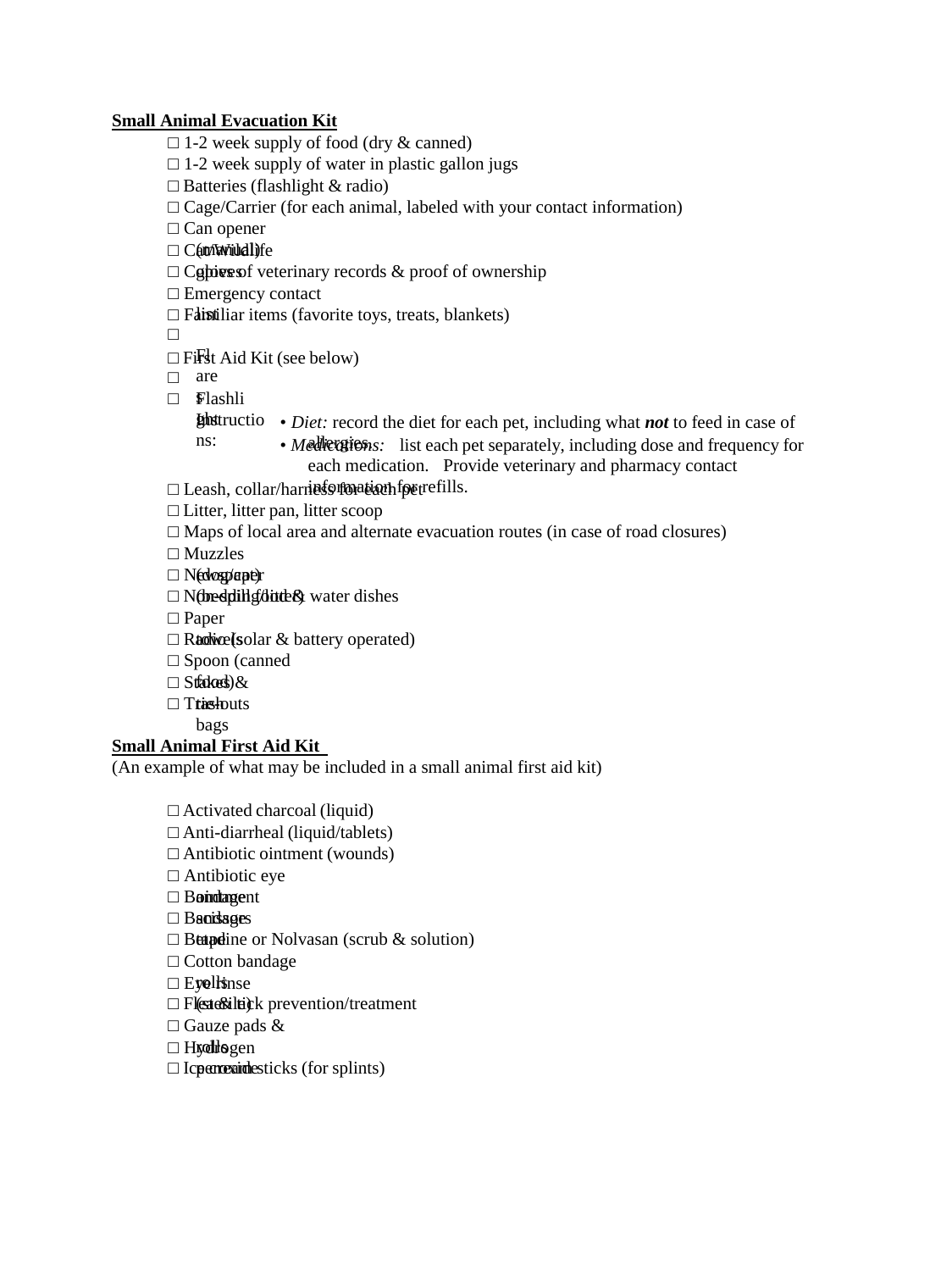$\square$  Isopropyl alcohol/alcohol prep pads  $\Box K-Y$ , petroleum jelly or other lubricant □ Latex gloves/non-allergenic gloves  $\Box$  Liquid dish detergent (mild wound/body cleanser) □ Measuring  $\Box$  **Medioni**sions & preventatives with clearly labeled instructions (heartworm, flea, etc.) □ Non-adherent bandage pads  $\square$  Saline solution (for rinsing wounds)  $\square$  Splinting  $\Box$  Sterrite relative lubration (water based)  $\Box$  Styptic powder (clotting agent) □ Syringe/eyedropper □ Thermometer  $\Box$  (digital)  $\Box$  T $\overline{d}$ wet and □ wetshcloth

Tweez

**Providing Emotional Comfort:** Remember to comfort a pet during a disaster. He or she is as frightened as you are, and having you near to give a hug will help keep your pet calm. (It will probably help you too.) If your pet is not ready to be comforted, do not force it! Let the pet come to you when he or she is ready.

**If a pet is lost during a disaster:** Know where animal shelters or animal rescue organizations are located in your area. You may need to visit them daily to look for a lost pet. It is important to look for your pet as soon as you realize he or she is missing inasmuch some shelters may not be able to house large numbers of displaced animals for a long time. Take your photos.

**EMERGENCY INFORMATION SHEET** Everyone traveling with pets should carry this information sheet in the glove compartment of the vehicle, one in their wallet or purse and a laminated copy attached to one of the crates and is visible to anyone who would have to go into your car/van in the event you were in a wreck or other emergency.

#### **Disaster Tips: Equine**

The following are considerations for supplies that you should have in a disaster kit for horses. Adjust the amounts, depending on the number of horses that you have.

Water: Seven-day supply recommended. Store in 50-gallon barrels. Stockpile at least 20 gallons of water per horse, per day. Store it in troughs, large tanks or barrels at accessible points throughout the property, and secure the containers in a safe manner to prevent damage. If neighboring properties have wells, ask permission to use them in case of an emergency. You may have to plan for ways of making nearby streams or lakes available to your horses during the crisis. Remember if the electricity is out automatic watering elements will not be operational.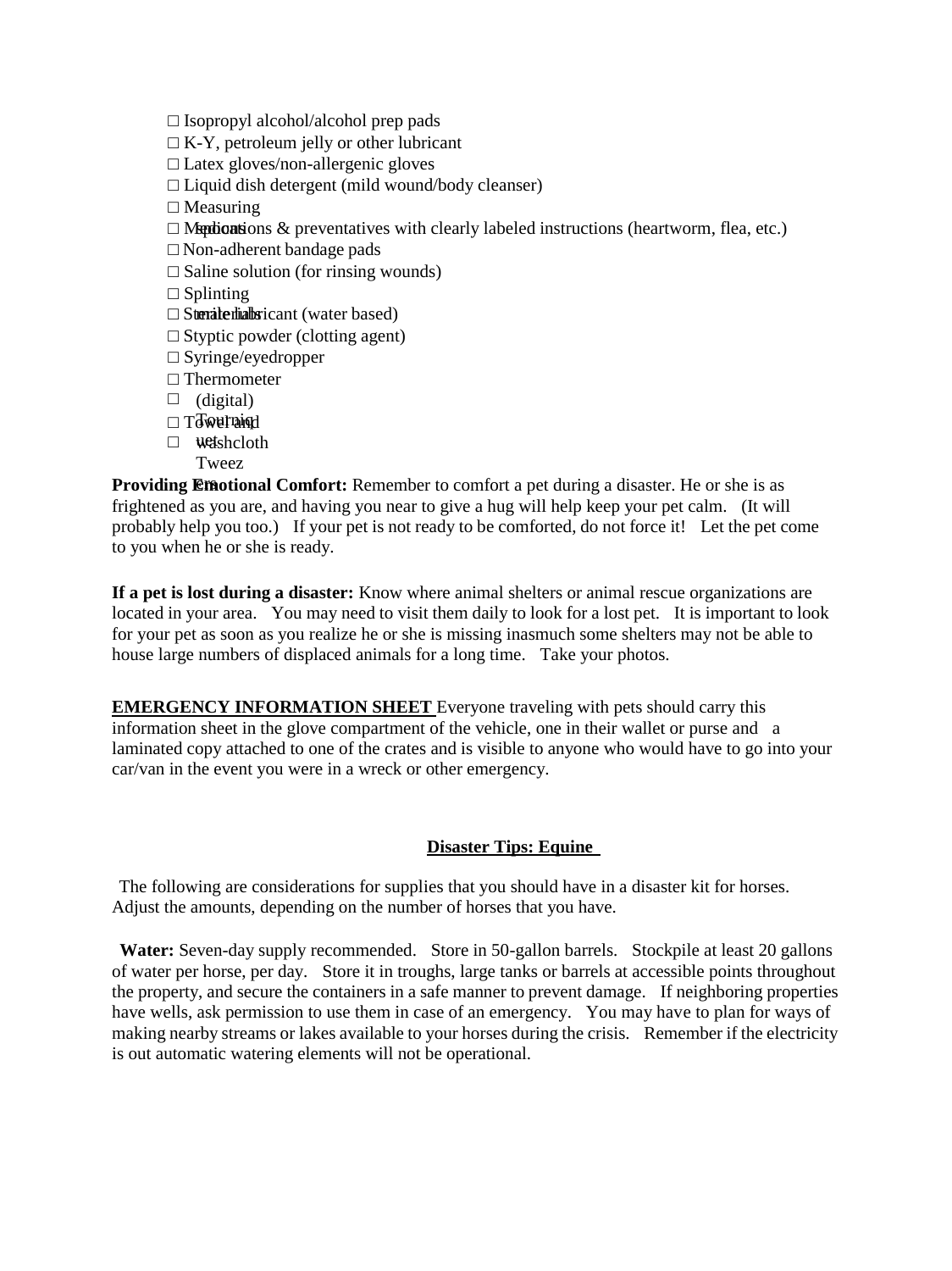**Food:** Seven-day supply recommended.Keep the horse on the same diet it is accustomed to during a disaster. Store feed in an airtight, waterproof container. Rotate feed at least once every three months. Include with your disaster supplies an extra feeding bucket in case the one normally used is lost.

**Shelter:** If you do not have a barn with stalls have rope in your disaster supplies to use to tie out your horse (you must train your horse to tether before you have to do this in a disaster.) You need a halter and lead rope for each horse. Use leather halters and cotton lead ropes. Nylon can melt in a fire!

**Sanitation:** Minimize the threat of disease. Keep at least a week's supply of shavings to ensure the stall stays dry. A pitchfork, wheelbarrow or muck bucket need to be available.

**Identification:** Microchip, tattoo or freeze brand. Options for temporary identification include: Use of a livestock crayon to write your name, phone number, and address on the horse; use of fingernail polish to write the necessary information on ALL HOOVES of the horse; using clippers to shave your name, address, and phone number in the horse's coat; braiding into the horse's mane an identification tag with your name, address, and phone number on it. It is a good idea to have a spare identification tag with your disaster supplies so that if you are going to be living somewhere temporarily you can put the phone number and address of that location on the tag and braid it into the horse's mane. Keep current photographs of your horse, including in some of the pictures the person(s) who own the animal. These can prove ownership should your horse get lost and you have to reclaim him. In the supply kit of important papers, maintain copies of registration papers, brand-inspection records, and health records, including a negative Coggins Test result and a bill of sale or other documentation that can prove your ownership.

First Aid Kit: Check with your veterinarian to find out what he/she recommends you include in your first aid kit. Some suggested items include cotton and cotton rolls, disposable surgical gloves, Vet wrap, duct tape, Telfa pads, Betadine, instant cold packs, easy boot, diapers, Furazone, scissors, Blue Lotion, and tweezers.

**Medications:** Always have on hand at least a two-week supply. Keep your horse's medical records, including records of vaccinations, with your disaster supplies and keep your horse up-to-date on vaccinations, especially tetanus as the risk of injury during a disaster greatly increases.

**Evacuation:** In the event that it becomes necessary to evacuate your horse, you should have a well-maintained horse trailer and a truck that can safely pull it. A safety check includes an inspection of the floor of the trailer the trailer hitch, the tires, and the lights and closing security. Anything sharp or loose needs attention. If you do not have a trailer or enough trailer space for the number of horses you have, then work out ahead of time other arrangements for transporting your horses. Practice loading and unloading the horses so they are easy to load. Suggestions for temporary housing include equine centers, boarding stables, racetracks, and fairgrounds. Have a community evacuation plan if there are many horses in the area. Setting up a "buddy" system can help save the life of your horse.